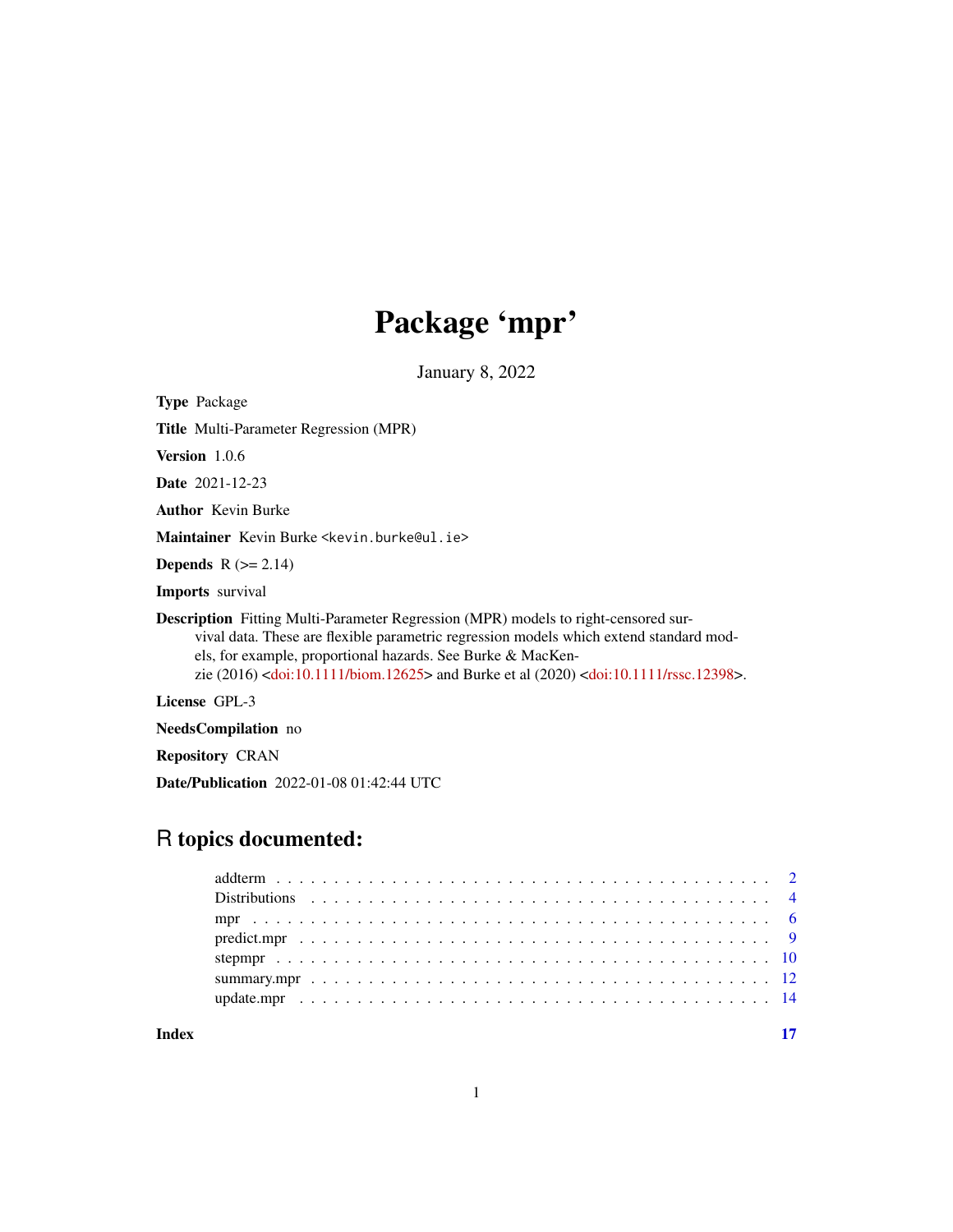<span id="page-1-1"></span><span id="page-1-0"></span>addterm *All Possible Single-Term Additions to / Deletions from a Multi-Parameter Regression (MPR) Model*

# <span id="page-1-2"></span>Description

Identifies all models which arise via single-term additions to / deletions from a component (or, simultaneously, multiple components) of the supplied mpr model, fits all such models and summarises these models in a table.

#### Usage

```
addterm(object, upper = \sim ., comp = 1:(object$ncomp),
        aic = TRUE, bestmodel = object, ...)
```

```
dropterm(object, lower = \sim 1, comp = 1:(object$ncomp),
            \text{aic} = \text{TRUE}, \text{ bestmodel} = \text{object}, \dots)
```
# Arguments

| object    | an object of class "mpr" which is the result of a call to mpr.                                                                                                                                                                                                                        |
|-----------|---------------------------------------------------------------------------------------------------------------------------------------------------------------------------------------------------------------------------------------------------------------------------------------|
| upper     | a one-sided formula (used in addterm) specifying a maximal model which must<br>include the current one.                                                                                                                                                                               |
| lower     | a one-sided formula (used in dropterm) specifying a minimal model which<br>must be within the current one.                                                                                                                                                                            |
| comp      | a numeric value (or vector) indicating the regression component (or compo-<br>nents) where (simultaneous) additions / deletions occur. Note that "1" = $\lambda$ , "2"<br>$= \gamma$ and "3" = $\rho$ . For more information on the various components, see mpr<br>and distributions. |
| aic       | logical. If TRUE, AIC is used as the basis for determining the best model among<br>those considered. If FALSE, BIC is used.                                                                                                                                                           |
| bestmodel | an initial best model which, by default, is the supplied current model. This<br>argument is used within the stepmpr function but is unlikely to be used directly<br>by the end user.                                                                                                  |
| .         | additional arguments to be passed to internal methods.                                                                                                                                                                                                                                |

#### Details

The hierarchy is respected when considering terms to be added or dropped, e.g., all main effects contained in a second-order interaction must remain.

When using addterm, the terms in the upper model formula must be a *superset* of the terms for each regression component indicated by comp. For example, if component 1 is  $\sim$  a + b + c and component 2 is  $\sim$  a + b (and terms are to be added to both simultaneously, i.e., comp=1:2), then upper =  $\sim$  a + b + c + d is acceptable and means that the variable d will be added simultaneously to components 1 and 2 (this can be written more compactly as upper =  $\sim$  . + d). On the other hand,  $\sim$  a + b + d is not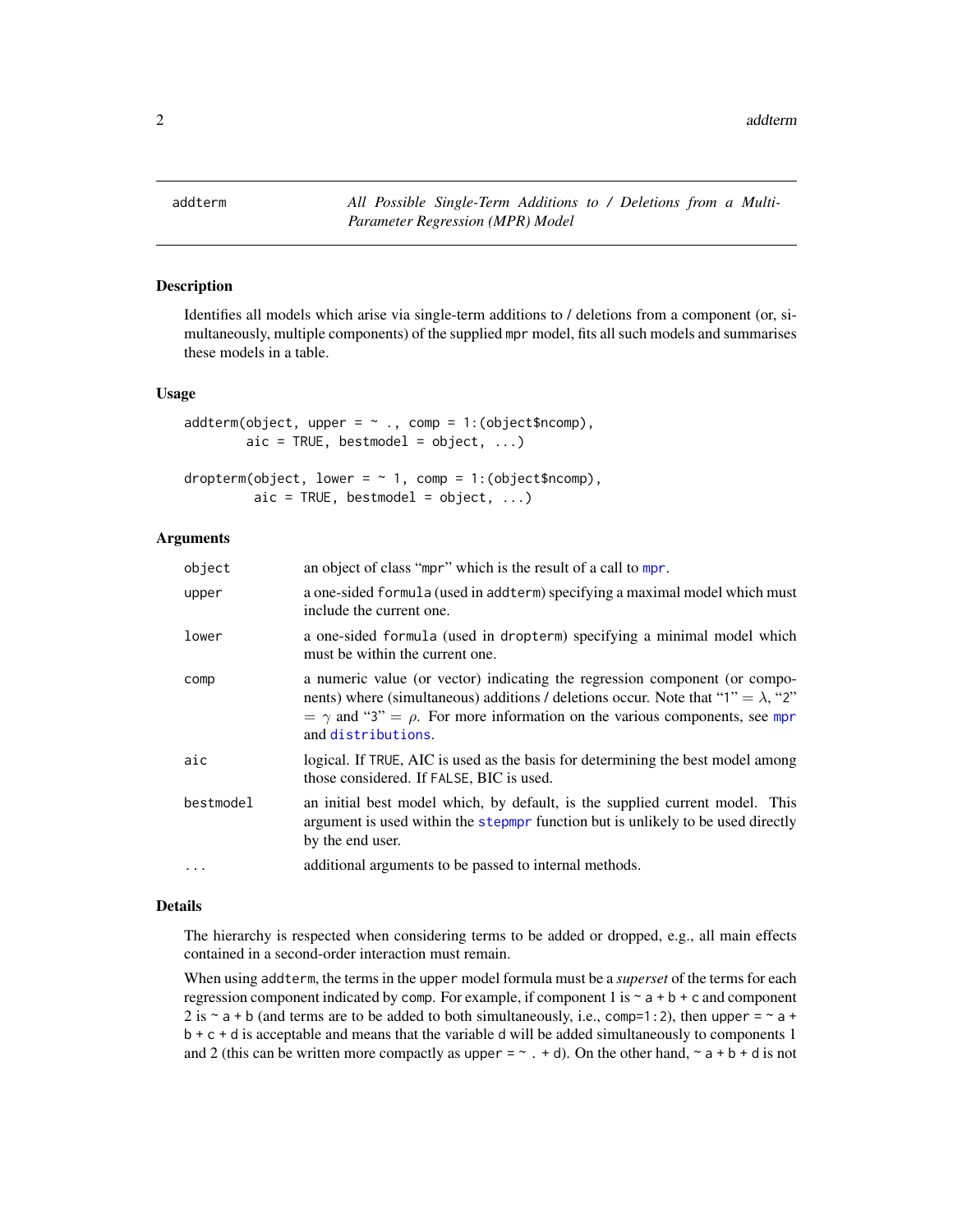#### <span id="page-2-0"></span>addterm 3

acceptable since its terms do not form a superset of the terms in component 1 (however, this would be acceptable if we were only considering component 2, i.e., if comp=2).

When using dropterm, the terms in the lower model formula must be a *subset* of the terms for each regression component indicated by comp. Again, if component 1 is  $\sim a + b + c$  and component 2 is  $\sim$  a + b (and terms are to be dropped from both simultaneously, i.e., comp=1:2), then lower =  $\sim$  a is acceptable and means that the variable b will be dropped simultaneously from components 1 and 2 (this can be written more compactly as lower =  $\sim$  . -b). On the other hand,  $\sim$  c is not acceptable since its terms do not form a subset of the terms in component 2 (however, this would be acceptable if we were only considering component 1, i.e., if comp=1).

To summarise the above two paragraphs, the upper formula must *contain* each formula corresponding to the components under consideration whereas the lower formula must *be contained within* each of these formulae.

# Value

A list containing the following components:

| modeltab  | a table containing information about each of the fitted models. This information<br>comes from the "model" element of each of the mpr objects - see mpr for details. |
|-----------|----------------------------------------------------------------------------------------------------------------------------------------------------------------------|
| bestmodel | the model with the lowest AIC (or BIC if $\alpha$ = FALSE) among the fitted models<br>including the initial bestmodel passed to the addterm / dropterm function.     |

#### Author(s)

Kevin Burke.

## See Also

[mpr](#page-5-1), [stepmpr](#page-9-1), [update.mpr](#page-13-1).

```
# Veterans' administration lung cancer data
veteran <- survival::veteran
head(veteran)
# null model
mod1 <- mpr(Surv(time, status) \sim list(\sim 1, \sim 1), data=veteran)
mod1 # family = "Weibull" by default
# consider adding trt and celltype to component 1
addterm(mod1, ~r.t. + celltype, comp=1)# consider adding trt and celltype to components 1 and 2 simultaneously
addterm(mod1, ~ trt + celltype, comp=1:2)$modeltab
# further examples
mod2 <- mpr(Surv(time, status) ~ list(~ trt + celltype, ~ trt + karno),
            data=veteran)
dropterm(mod2, ~ 1, comp=1:2)$modeltab
```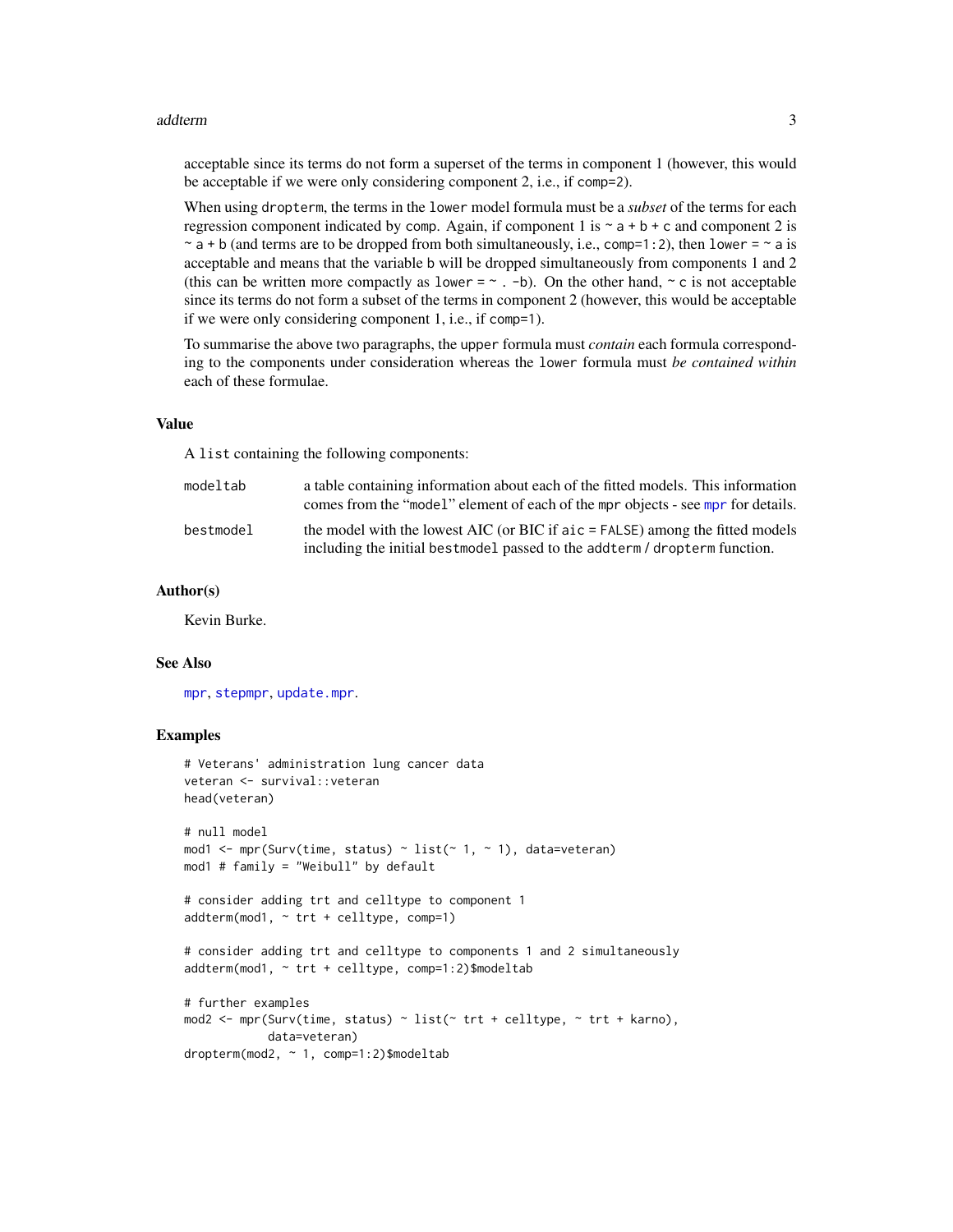```
dropterm(mod2, ~ 1, comp=1)$modeltab
dropterm(mod2, ~ 1, comp=2)$modeltab
# does nothing since celltype is only in component 1
dropterm(mod2, ~ . - celltype, comp=1:2)$modeltab
# removes celltype from component 1
dropterm(mod2, ~ . - celltype, comp=1)$modeltab
```
Distributions *Distributions in the* mpr *Package*

#### <span id="page-3-1"></span>**Description**

Information on the distributions currently available within the mpr package.

# Details

When fitting a Multi-Parameter Regression (MPR) model to data, the underlying distribution is selected using the "family" argument in the [mpr](#page-5-1) function.

Currently the mpr package includes distributions which have upto three parameters:

- $1 \lambda$ . This is a *scale* parameter which controls the overall magnitude of the hazard function and is typically the "interest" parameter in standard Single-Parameter Regression (SPR) models. The Multi-Parameter Regression (MPR) framework is more general and considers all parameters to be of interest.
- 2  $\gamma$ . This is a *shape* parameter which controls the time evolution of the hazard.
- 3 ρ. This is an additional *shape* parameter which controls the time evolution of the hazard (available within the Burr and PGW distributions).

The MPR framework allows these parameters to depend on covariates as follows:

$$
g_1(\lambda) = x^T \beta
$$

$$
g_2(\gamma) = z^T \alpha
$$

$$
g_3(\rho) = w^T \tau
$$

where  $g_1(.)$ ,  $g_2(.)$  and  $g_3(.)$  are appropriate link functions (log-link for positive parameters and identity-link for unconstrained parameters),  $x$ ,  $z$  and  $w$  are covariate vectors, which may or may not contain covariates in common, and  $\beta$ ,  $\alpha$  and  $\tau$  are the corresponding vectors of regression coefficients.

The distributions currently available are described below in terms of their hazard functions:

| family     | <b>Hazard</b> $h(t)$                        | <b>Parameters</b>         | <b>Note</b>             |
|------------|---------------------------------------------|---------------------------|-------------------------|
|            |                                             |                           |                         |
| Weibull    | $   \lambda \gamma t^{\gamma - 1}$          | $\lambda > 0, \gamma > 0$ | $I$ $SPR(\lambda) = PH$ |
|            |                                             |                           |                         |
| WeibullAFT | $   \lambda \gamma(\lambda t)^{\gamma - 1}$ | $\lambda > 0, \gamma > 0$ | $SPR(\lambda) = AFT$    |

<span id="page-3-0"></span>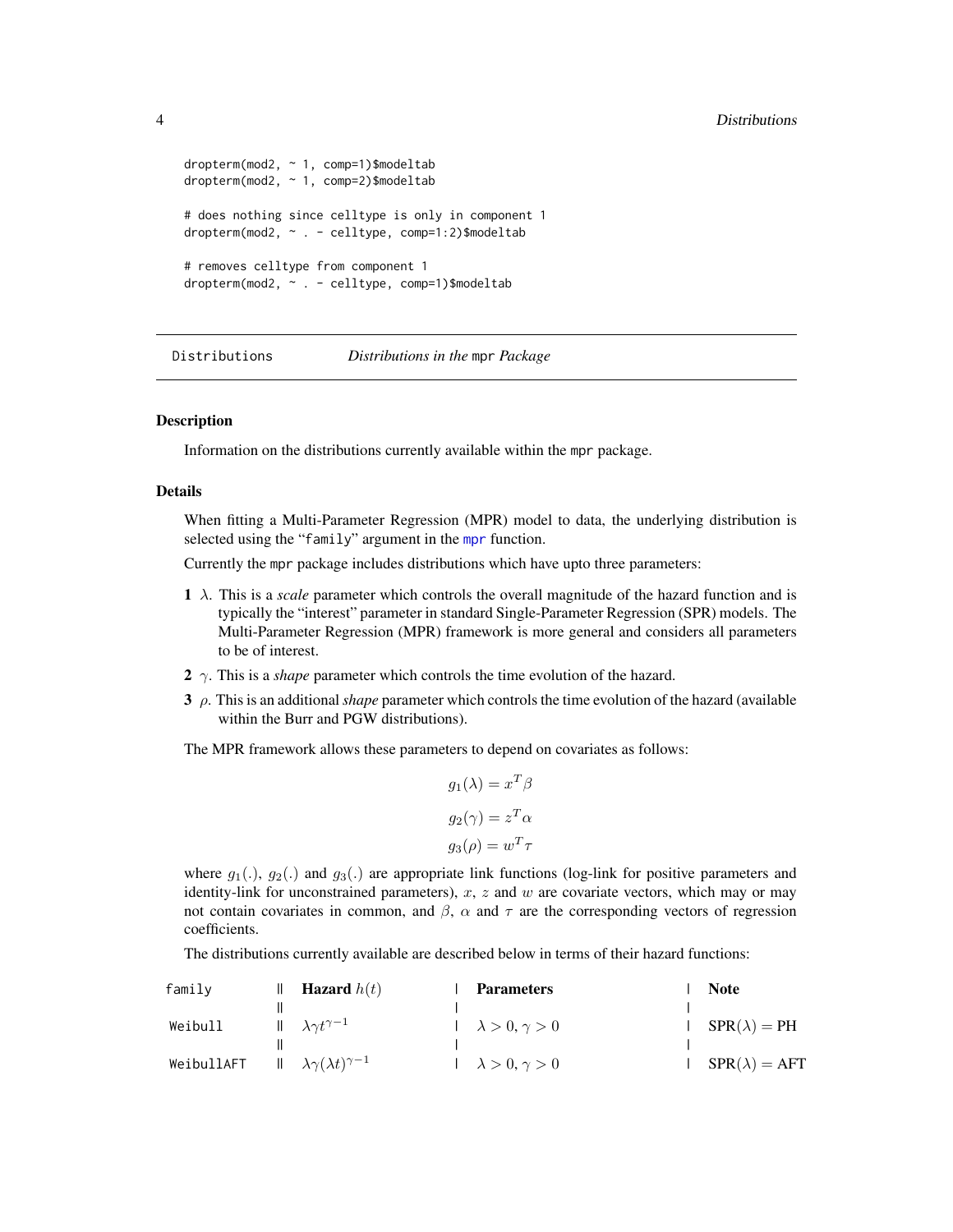#### <span id="page-4-0"></span>Distributions 5

| Gompertz    | Ш | $\lambda \exp(\gamma t)$                                            | $\lambda > 0, \gamma \in (-\infty, \infty)$                   | $SPR(\lambda) = PH$ |
|-------------|---|---------------------------------------------------------------------|---------------------------------------------------------------|---------------------|
|             |   |                                                                     |                                                               |                     |
| Loglogistic |   | $\frac{\lambda \gamma t^{\gamma - 1}}{1 + \lambda t^{\gamma}}$      | $\lambda > 0, \gamma > 0$                                     | $SPR(\lambda) = PO$ |
|             |   |                                                                     |                                                               |                     |
| <b>TDL</b>  |   | $\frac{\exp(\gamma t + \lambda)}{1 + \exp(\gamma t + \lambda)}$     | $\lambda \in (-\infty, \infty), \gamma \in (-\infty, \infty)$ |                     |
|             |   |                                                                     |                                                               |                     |
| Burr        |   | $\frac{\lambda \gamma t^{\gamma - 1}}{1 + \lambda \rho t^{\gamma}}$ | $\lambda > 0, \gamma > 0, \rho > 0$                           |                     |
|             |   |                                                                     |                                                               |                     |
| <b>PGW</b>  |   | $\lambda \gamma \rho t^{\gamma - 1} (1 + t^{\gamma})^{\rho - 1}$    | $\lambda > 0, \gamma > 0, \rho > 0$                           | $SPR(\lambda) = PH$ |

The acronymns which appear in the table above are:

- $\text{SPR}(\lambda)$  a Single-Parameter Regression (SPR) model where covariates enter through the scale parameter,  $\lambda$ . For example, in the row corresponding to the Weibull model, "SPR( $\lambda$ ) = PH" means that the Weibull  $SPR(\lambda)$  model is a PH model. Thus, this standard parametric PH model is generalised via the Weibull MPR model.
- PH proportional hazards.
- AFT accelerated failure time.
- PO proportional odds.
- TDL time-dependent logistic.
- PGW power generalised Weibull.

# Author(s)

Kevin Burke.

#### See Also

[mpr](#page-5-1)

```
# Veterans' administration lung cancer data
veteran <- survival::veteran
head(veteran)
# Weibull MPR treatment model
mpr(Surv(time, status) ~ list(~ trt, ~ trt), data=veteran, family="Weibull")
# Burr MPR treatment model
mpr(Surv(time, status) \sim list(\sim trt, \sim trt, \sim trt), data=veteran,
    family="Burr")
```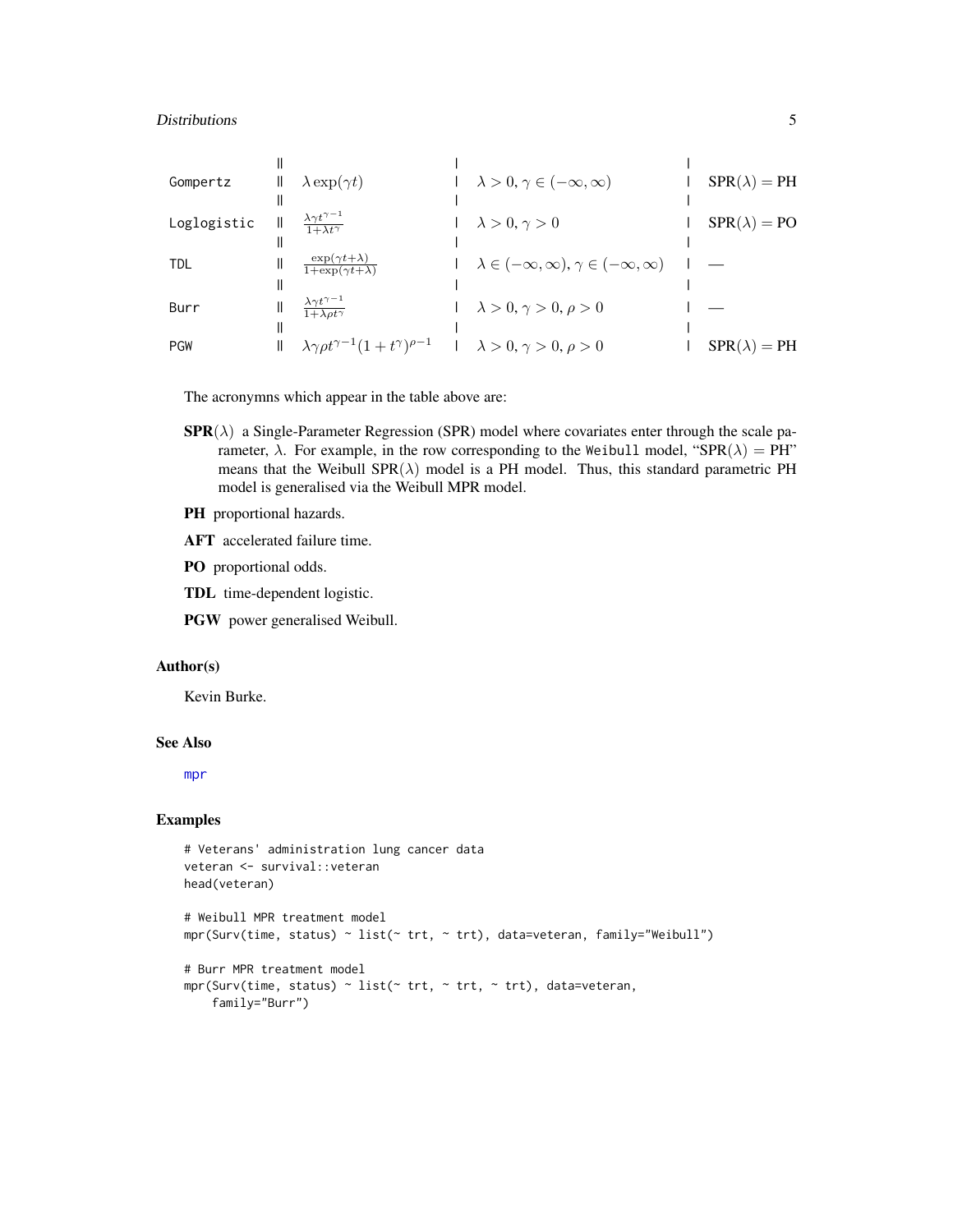#### <span id="page-5-1"></span><span id="page-5-0"></span>**Description**

Fits a Multi-Parameter Regression (MPR) model using a Newton-type algorithm via the [nlm](#page-0-0) function.

#### Usage

```
mpr(formula, data, family = "Weibull", init, iterlim = 1000, ...)
```
#### Arguments

| formula | a two-sided formula object with the response on the left hand side of the ~<br>operator and a list of one-sided formula objects on the right hand side (one<br>for each regression component in the mpr model). The response must be a right-<br>censored survival object as returned by the Surv function. See "Details" for<br>more information on the struture of the formula within the mpr function as it<br>differs from standard regression models. |
|---------|------------------------------------------------------------------------------------------------------------------------------------------------------------------------------------------------------------------------------------------------------------------------------------------------------------------------------------------------------------------------------------------------------------------------------------------------------------|
| data    | an optional data. Frame containing the variables in the model. If missing, the<br>variables are taken from the environment from which mpr is called.                                                                                                                                                                                                                                                                                                       |
| family  | the name of the parametric distribution to be used in the model. See distributions<br>for the list of distributions currently available.                                                                                                                                                                                                                                                                                                                   |
| init    | an optional vector of initial values for the optimisation routine. If missing, de-<br>fault values are used. One may also set init="random" to randomly generate<br>initial values.                                                                                                                                                                                                                                                                        |
| iterlim | a positive integer specifying the maximum number of iterations to be performed<br>before the optimisation procedure is terminated. This is supplied to nlm.                                                                                                                                                                                                                                                                                                |
| .       | additional arguments to be passed to nlm.                                                                                                                                                                                                                                                                                                                                                                                                                  |

#### Details

Multi-Parameter Regression (MPR) models are generated by allowing *multiple* distributional parameters to depend on covariates, for example, both the scale and shape parameters. This is in contrast to the more typical approach where covariates enter a model only through *one* distributional parameter. As these standard models have a single regression component, we may refer to them as Single Parameter Regression (SPR) models and, clearly, they are special cases of MPR models. The parameter through which covariates enter such SPR models may be referred to as the "interest" parameter since it generally has some specific subject-matter importance. However, this standard approach neglects other parameters which may also be important in describing the phenomenon at hand. The MPR approach generalises the standard SPR approach by viewing all distributional parameters as interest parameters in which covariate effects can be investigated.

In the context of survival analysis (currently the focus of the mpr package), the Weibull model is one of the most popular parametric models. Its hazard function is given by

 $h(t) = \lambda \gamma t^{\gamma - 1}$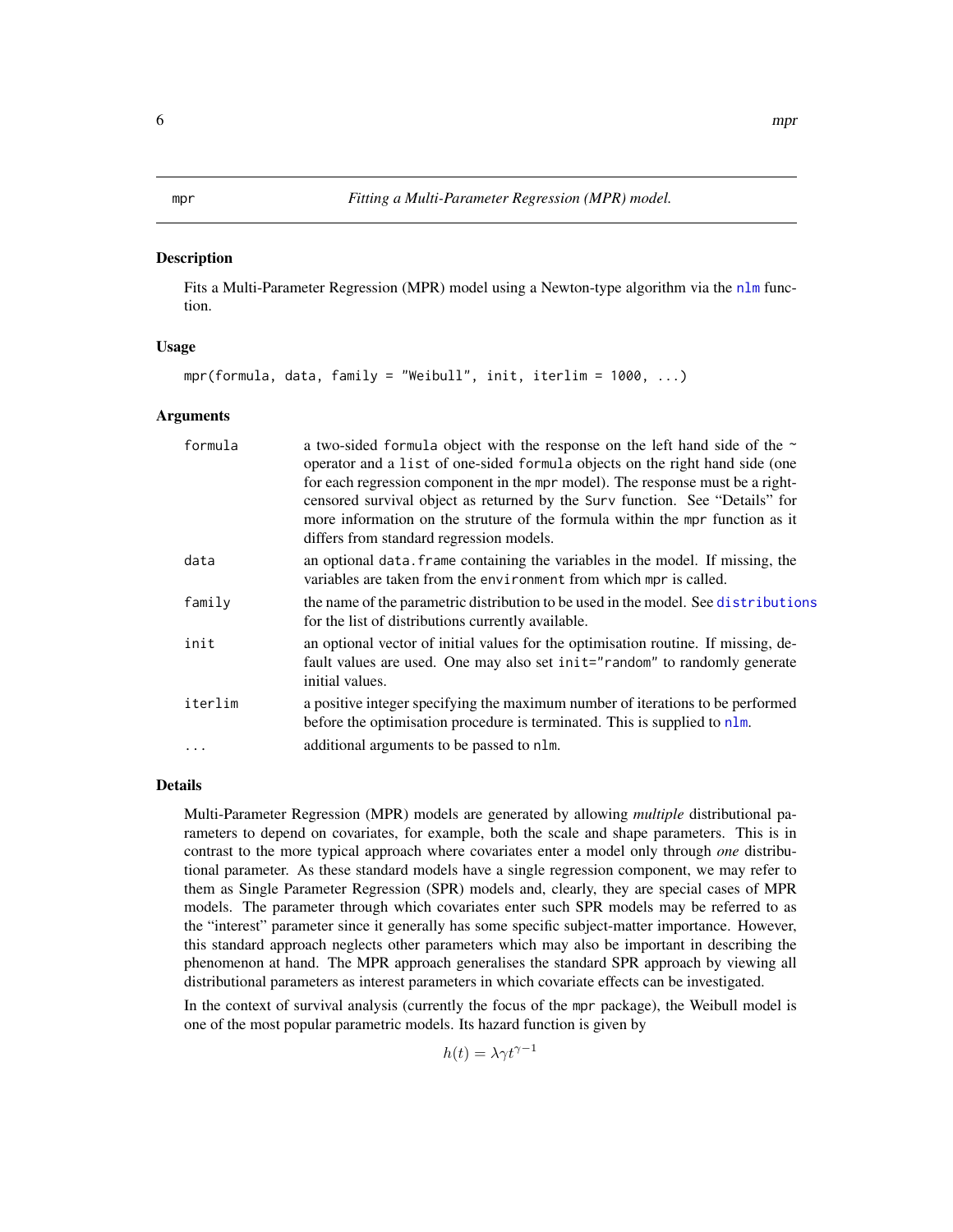<span id="page-6-0"></span>where  $\lambda > 0$ , the scale parameter, controls the overall magnitude of  $h(t)$  and  $\gamma > 0$ , the shape parameter, controls its time evolution. In the standard SPR Weibull model,  $\lambda$  depends on covariates via log  $\lambda = x^T \beta$  leading to a proportional hazards (PH) model. The MPR model generalises this by allowing *both* parameters to depend on covariates as follows

$$
\log \lambda = x^T \beta
$$

$$
\log \gamma = z^T \alpha
$$

where x and z are the scale and shape covariate vectors (which may or may not contain covariates in common) and  $\beta$  and  $\alpha$  are the corresponding regression coefficients.

Note that the log-link is used above to ensure positivity of the parameters. More generally, we may have

$$
g_1(\lambda) = x^T \beta
$$
  

$$
g_2(\gamma) = z^T \alpha
$$

where  $g_1(\cdot)$  and  $g_2(\cdot)$  are appropriate link functions. The mpr function does not allow the user to alter these link functions but, rather, uses the following default link functions: log-link (for parameters which must be *positive*) and identity-link (for parameters which are *unconstrained*). Although the two-parameter Weibull distribution is discussed here (due to its popularity), other distributions may have additional shape parameters, for example,

$$
g_3(\rho) = w^T \tau
$$

where w and  $\tau$  are the vectors of covariates and regression coefficients for this additional shape component. See [distributions](#page-3-1) for further details on the distributions currently available.

The struture of the formula within the mpr function is, for example, Surv(time, status)  $\sim$  list( $\sim$  $x1 + x2$ ,  $x$   $x$   $y$  which clearly generalises the typical formula used in standard models (i.e., those with only one regression component) in the sense that the right hand side is a list of one-sided formula objects. Note the requirement that the  $\sim$  operator precedes each element within the list. Specifically, the example shown here represents the case where the covariates x1 and x2 appear in the first regression component,  $\lambda$ , and the covariate x2 appears in the second regression component,  $\gamma$ . If there was a third regression component,  $\rho$ , then there would be an additional component in the list, for example, Surv(time, status)  $\sim$  list( $\sim$  x1 + x2, $\sim$  x1, $\sim$  x1). The mpr function also accepts more typical two-sided formula objects, such as  $Surv(time, status) \sim x1 + x2$ , which imply that the terms on the right hand side appear in *each* of the regression components.

#### Value

mpr returns an object of class "mpr".

The function summary (i.e., [summary.mpr](#page-11-1)) can be used to obtain and print a summary of the results. The the generic accessor function coefficients extracts the list of regression coefficient vectors. One can also apply predict (i.e., [predict.mpr](#page-8-1)) to predict various quantites from the fitted mpr model. A stepwise variable selection procedure has been implemented for mpr models - see [stepmpr](#page-9-1).

An object of class mpr is a list containing the following components:

model a data.frame containing useful information about the fitted model with the following headings: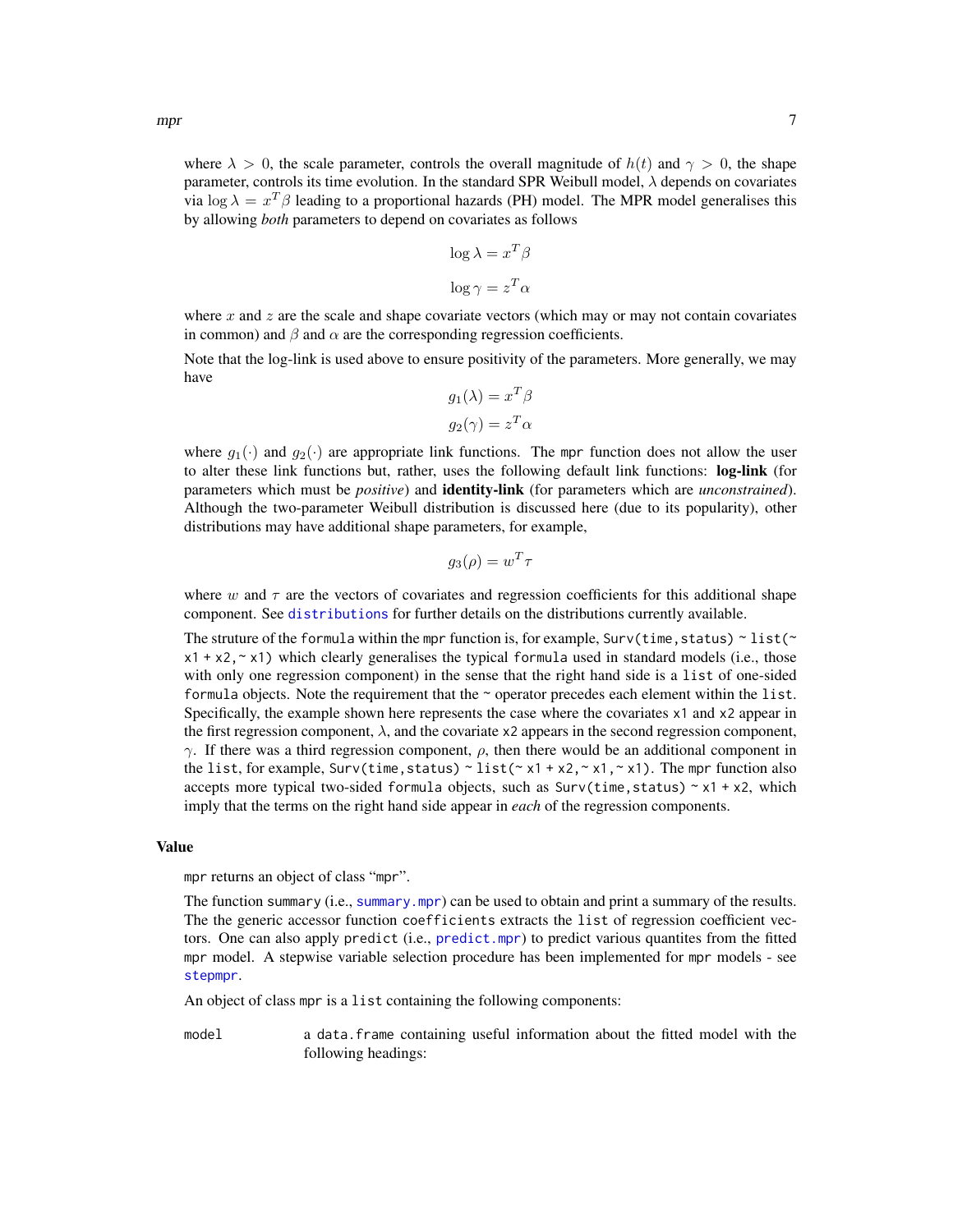<span id="page-7-0"></span>

|              | family the chosen distribution.                                                                                                                                                                             |
|--------------|-------------------------------------------------------------------------------------------------------------------------------------------------------------------------------------------------------------|
|              | npar number of estimated parameters in the fitted model.                                                                                                                                                    |
|              | loglike value of the log-likelihood.                                                                                                                                                                        |
|              | aic value of the AIC (Akaike Information Criterion).                                                                                                                                                        |
|              | bic value of the BIC (Bayesian Information Criterion).                                                                                                                                                      |
|              | code an integer indicating why the Newton optimisation procedure terminated<br>(for more details on this stop-code see $n \ln m$ ) where, in particular, "1" means<br>"relative gradient is close to zero". |
| coefficients | a list whose elements are named vectors of coefficients (one vector per regres-<br>sion component).                                                                                                         |
| <b>VCOV</b>  | the variance-covariance matrix for the estimates.                                                                                                                                                           |
| gradient     | the values of the (negative) score functions from nlm.                                                                                                                                                      |
| ncomp        | the number of regression components in the model, <i>i.e.</i> , the number of distribu-<br>tional parameters in the underlying distribution.                                                                |
| formula      | the formula supplied.                                                                                                                                                                                       |
| xvars        | a record of the names of all variables (i.e., covariates) used in fitting.                                                                                                                                  |
| xlevels      | a record of the levels of any factors (i.e., categorical variables) used in fitting.                                                                                                                        |
| call         | the matched call.                                                                                                                                                                                           |

# Author(s)

Kevin Burke.

# See Also

[distributions](#page-3-1), [summary.mpr](#page-11-1), [predict.mpr](#page-8-1), [stepmpr](#page-9-1).

```
# Veterans' administration lung cancer data
veteran <- survival::veteran
head(veteran)
# treatment variable, "trt", in scale (lambda) and shape (gamma)
# components of a Weibull model
mpr(Surv(time, status) \sim list(\sim trt, \sim trt), data=veteran, family="Weibull")
# same as first model
mpr(Surv(time, status) ~ trt, data=veteran, family="Weibull")
# now with "celltype" also appearing in the scale
mpr(Surv(time, status) ~ list(~ trt + celltype, ~ trt), data=veteran,
    family="Weibull")
# trt in scale only (this is a PH Weibull model)
mpr(Surv(time, status) ~ list(~ trt, ~ 1), data=veteran, family="Weibull")
```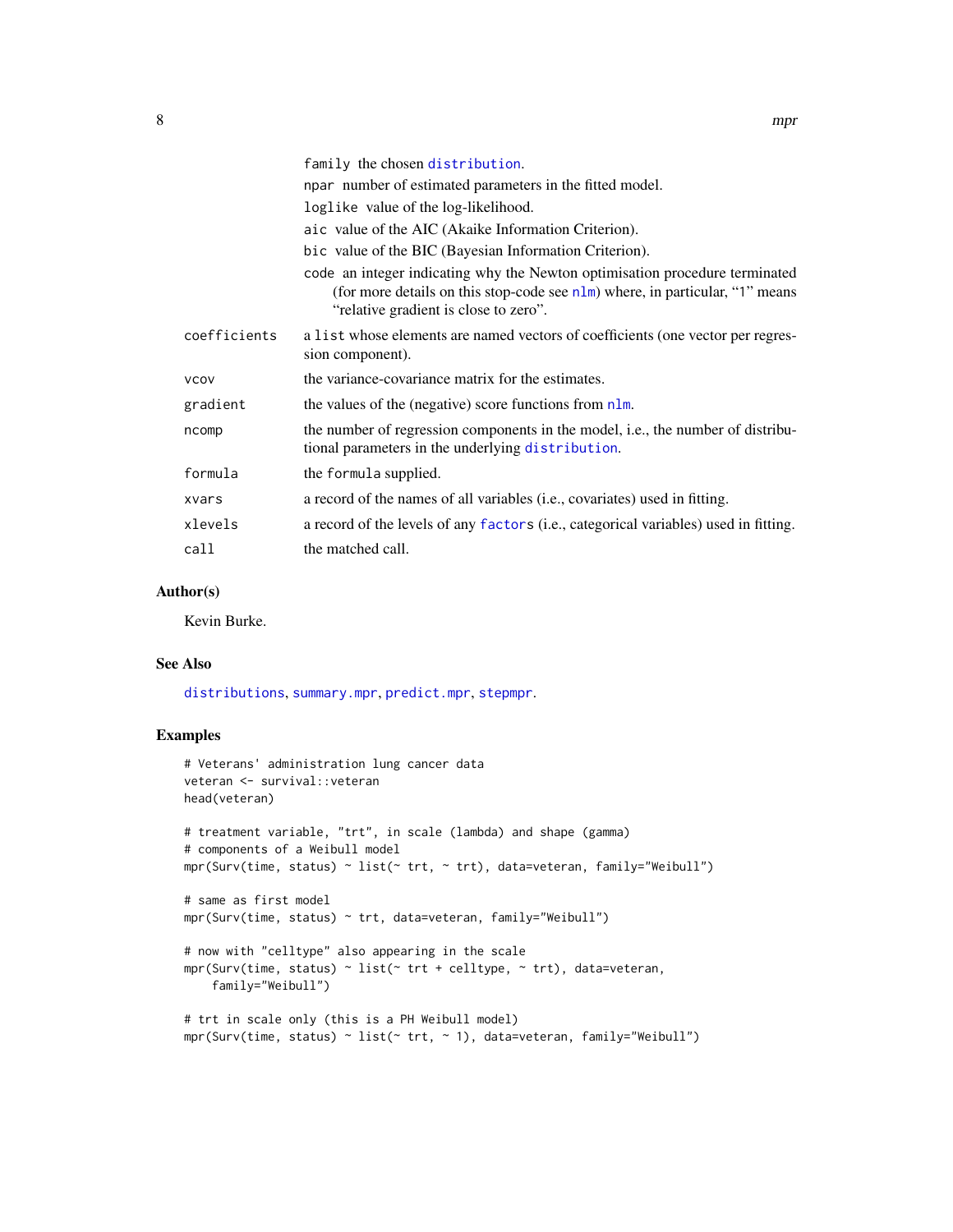# <span id="page-8-0"></span>predict.mpr 9

```
# trt in all three components (scale and two shape parameters) of a Burr model
mpr(Surv(time, status) ~ list(~ trt, ~ trt, ~ trt), data=veteran,
    family="Burr")
# use of summary
mod1 <- mpr(Surv(time, status) ~ list(~ trt, ~ trt), data=veteran)
summary(mod1)
```
<span id="page-8-1"></span>predict.mpr *Predict method for Multi-Parameter Regression (MPR) Fits*

# Description

Survival predictions based on mpr objects.

#### Usage

```
## S3 method for class 'mpr'
predict(object, newdata, type = c("survivor", "hazard", "percentile"),
       tvec, prob = 0.5, ...
```
#### Arguments

| object    | an object of class "mpr" which is the result of a call to mpr.                                                                                                                                                    |
|-----------|-------------------------------------------------------------------------------------------------------------------------------------------------------------------------------------------------------------------|
| newdata   | data. frame in which to look for variables with which to predict.                                                                                                                                                 |
| type      | type of prediction which may be a survivor function, hazard function or per-<br>centile value.                                                                                                                    |
| tvec      | vector of times at which the predicted survivor or hazard function will be evalu-<br>ated. Only required if type is "survivor" or "hazard".                                                                       |
| prob      | numeric value between 0 and 1 ( <i>i.e.</i> , probability) indicating the percentile to be<br>predicted. By default $prob = 0.5$ which corresponds to the median value. Only<br>required if type is "percentile". |
| $\ddotsc$ | further arguments passed to or from other methods.                                                                                                                                                                |
|           |                                                                                                                                                                                                                   |

# Value

A matrix of predictions whose rows correspond to the rows of newdata. When type is "survivor" or "hazard", this matrix of predictions has columns corresponding to tvec. However, when type is "percentile", the matrix only has one column.

# Author(s)

Kevin Burke.

# See Also

[mpr](#page-5-1), [summary.mpr](#page-11-1)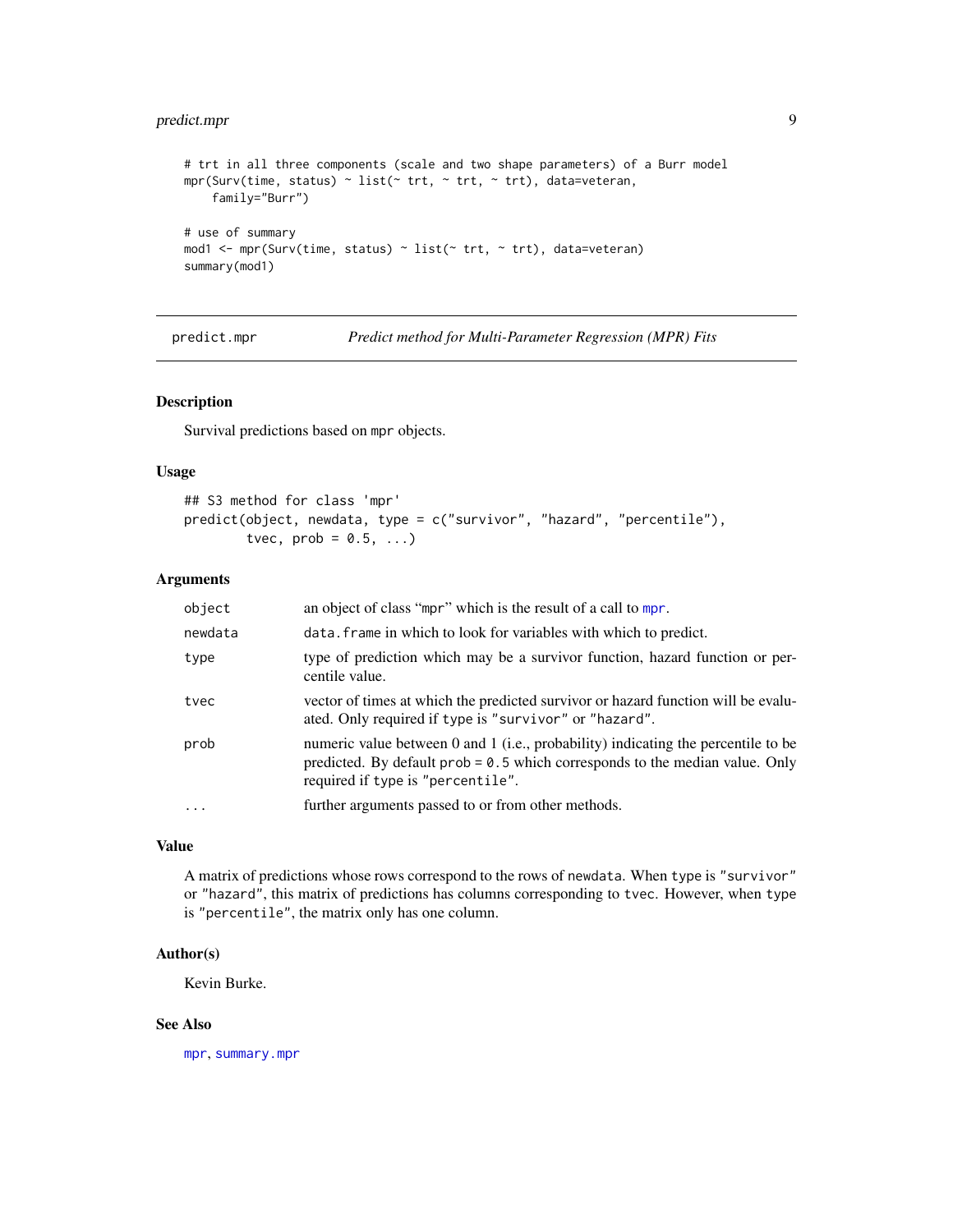# Examples

```
library(survival)
# Veterans' administration lung cancer data
veteran <- survival::veteran
head(veteran)
# Weibull MPR treatment model
mod1 <- mpr(Surv(time, status) ~ list(~ trt, ~ trt), data=veteran,
            family="Weibull")
# predicted survivor function evaluated at four times
predict(mod1, newdata=data.frame(trt=c(1,2)), type="survivor",
        tvec=c(25, 50, 100, 150))
# predicted percentiles
predict(mod1, newdata=data.frame(trt=c(1,2)), type="percentile", prob=0.5)
predict(mod1, newdata=data.frame(trt=c(1,2)), type="percentile", prob=0.1)
# comparing predicted survivor functions to Kaplan-Meier curves
KM <- survfit(Surv(time, status) ~ trt, data=veteran)
plot(KM, col=1:2)
tvec <- seq(0, max(KM$time), length=100)
Stpred <- predict(mod1, newdata=data.frame(trt=c(1,2)), type="survivor",
                  tvec=tvec)
lines(tvec, Stpred[1,])
lines(tvec, Stpred[2,], col=2)
```
<span id="page-9-1"></span>

Stepwise Selection Procedure for Multi-Parameter Regression (MPR) *Models*

# Description

Applies a stepwise selection procedure to an object of class "mpr" to find the best model in the sense of AIC (or BIC).

# Usage

```
stepmpr(object, scope = list(lower = \sim 1, upper = \sim .),
        comp = 1:(object$ncomp), direction = c("both", "backward", "forward"),
        joint = TRUE, jointonly = FALSE, aic = TRUE, trace = 3, ...)
```
# **Arguments**

| object | an object of class "mpr" which is the result of a call to mpr.                  |
|--------|---------------------------------------------------------------------------------|
| scope  | either a single formula defining the upper (maximal) model or a list containing |
|        | two formulae - the lower (minimal) and upper (maximal) models respectively.     |
|        | See "Details" for further information.                                          |

<span id="page-9-0"></span>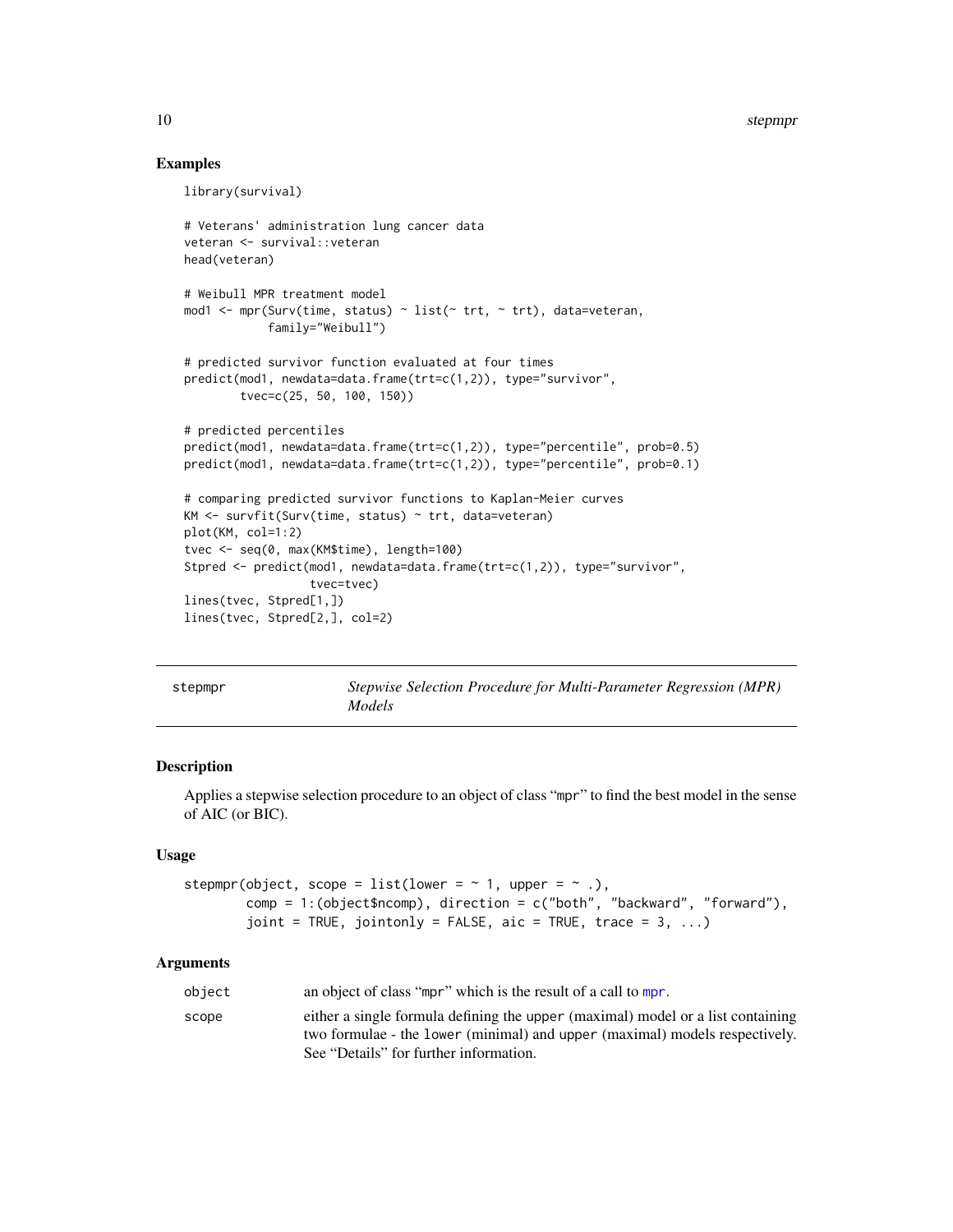#### <span id="page-10-0"></span>stepmpr that the steps of the steps of the steps of the step step step in the step step in the step in the step in the step in the step in the step in the step in the step in the step in the step in the step in the step in

| comp      | a numeric vector indicating the regression component(s) to which the selection<br>procedure should be applied. Note that "1" = $\lambda$ , "2" = $\gamma$ and "3" = $\rho$ . For<br>more information on the various components, see mpr and distributions.       |
|-----------|------------------------------------------------------------------------------------------------------------------------------------------------------------------------------------------------------------------------------------------------------------------|
| direction | the mode of stepwise search, which can be one of "both", "backward", or<br>"forward", with a default of "both".                                                                                                                                                  |
| joint     | logical. If TRUE, the selection procedure carries out <i>joint</i> component (i.e., si-<br>multaneous) steps in addition to <i>individual</i> component steps. If FALSE, only<br>individual component steps are carried out. See "Details" for more information. |
| jointonly | logical. If TRUE, the selection procedure only carries out <i>joint</i> component steps.                                                                                                                                                                         |
| aic       | logical. If TRUE, AIC is used as the basis for determining the best model among<br>those considered. If FALSE, BIC is used.                                                                                                                                      |
| trace     | if positive, information is printed during the running of stepmpr. Larger values<br>may give more detailed information.                                                                                                                                          |
| $\cdots$  | additional arguments to be passed to internal methods.                                                                                                                                                                                                           |

#### Details

The function stepmpr uses repeated calls to [addterm](#page-1-1) and [dropterm](#page-1-2) and is based on the idea that variable selection should be applied to each component individually *and* to all components jointly (when joint  $=$  TRUE). As an example, consider the case where forward selection (direction  $=$ "forward") will be carried out in components 1 and 2 individually (comp = 1:2) *and* jointly (joint = TRUE). At a given iteration of the algorithm, the following single-term additions are then carried out:

individual step 1: each term currently absent from component 1 will be considered.

individual step 2: each term currently absent from component 2 will be considered.

joint step 1&2: each term currently absent from both components 1 and 2 will be considered.

The reason for the joint step is to account for the possibility that a covariate may only appear significant when it is present simultaneously in *both* regression components. This situation can arise as the variance-covariance matrix for the estimated regression coefficients is typically not block diagonal with respect to the regression components and, in particular, coefficients for the same covariate in different components are typically highly correlated. Of course, the stepmpr function has the flexibility to carry individual steps only, joint steps only or individual steps in a particular component only as the end user prefers. See "Examples" below.

The set of models searched is determined by the scope argument which is either a single upper formula or a list whose elements are lower and upper formulae. The upper formula must *contain* each formula corresponding to the components under consideration (as indicated by comp) whereas the lower formula must *be contained within* each of these formulae. For more information on the use of lower and upper, see [addterm](#page-1-1).

If scope is missing, the lower model is simply the null model (i.e., a model with no covariates) and the upper model is formed using terms from the initial model; specifically, all terms from the regession components under consideration (as indicated by comp) are used in the upper formula.

#### Value

A final "best" mpr model as selected using the stepwise procedure.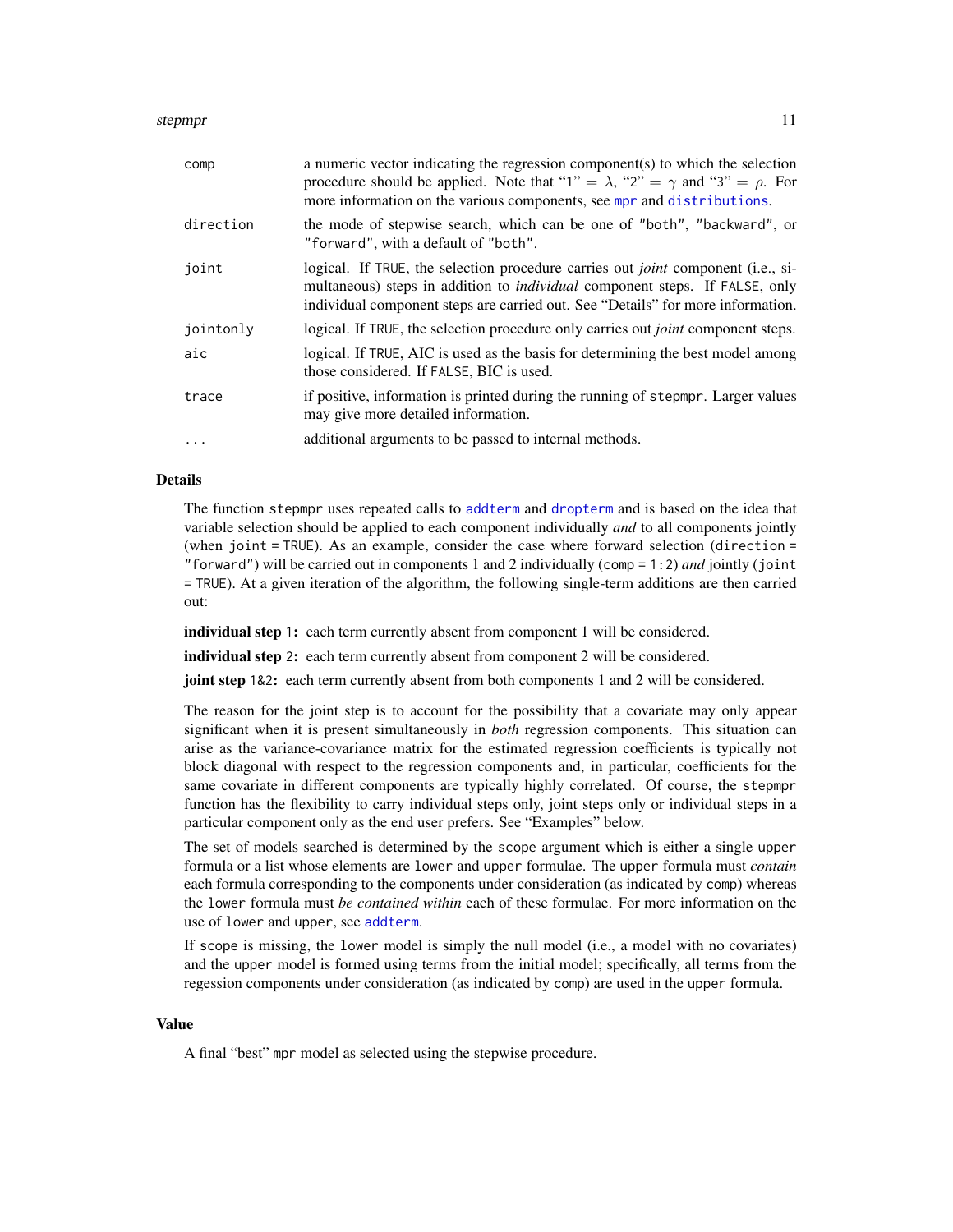#### <span id="page-11-0"></span>Author(s)

Kevin Burke.

# See Also

[mpr](#page-5-1), [dropterm](#page-1-2), [addterm](#page-1-1), [update.mpr](#page-13-1).

# Examples

```
# Veterans' administration lung cancer data
veteran <- survival::veteran
head(veteran)
#######
mod0 <- mpr(Surv(time, status) ~ 1, data=veteran)
mod0 # family = "Weibull" by default
# the "upper" model formula (by default the lower will be \sim 1)
scope <- ~ trt + celltype
stepmpr(mod0, scope)
stepmpr(mod0, scope, direction="forward", aic=FALSE)
# individual steps only
stepmpr(mod0, scope, joint=FALSE)
# joint steps only
stepmpr(mod0, scope, jointonly=TRUE)
# component 1 only (and, hence, only individual steps)
stepmpr(mod0, scope, comp=1)
#######
mod1 <- mpr(Surv(time, status) ~ trt + celltype, data=veteran)
mod1
stepmpr(mod1)
stepmpr(mod1, scope = \sim .^2)
# "lower" model formula forces trt to stay in
stepmpr(mod1, scope = list(~trt, ~.))
```
<span id="page-11-1"></span>summary.mpr *Summarising Multi-Parameter Regression (MPR) Fits*

#### Description

summary method for class "mpr"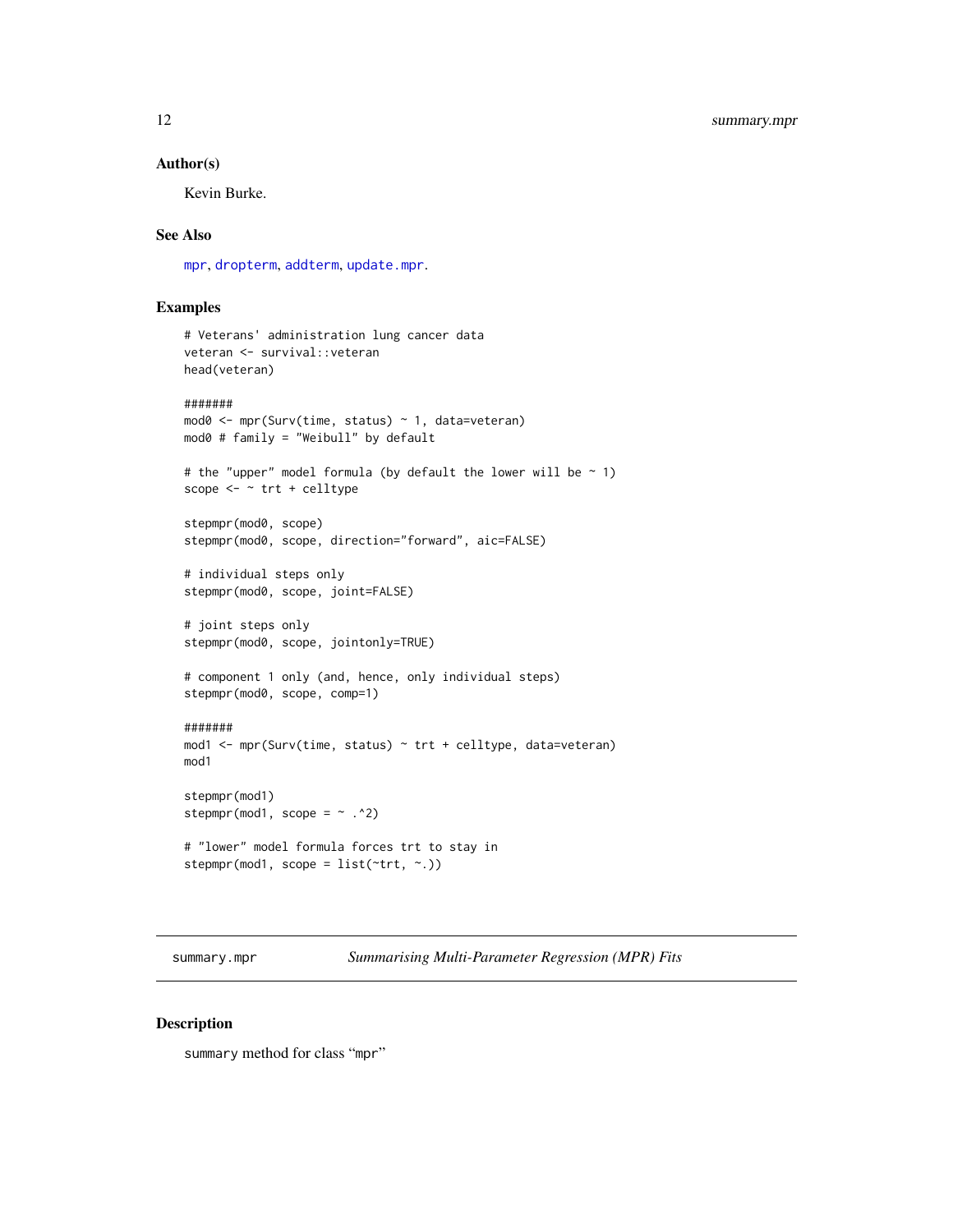# summary.mpr 13

#### Usage

```
## S3 method for class 'mpr'
summary(object, overall = TRUE, \ldots)
```
#### Arguments

| object                  | an object of class "mpr" which is the result of a call to mpr.                                                         |
|-------------------------|------------------------------------------------------------------------------------------------------------------------|
| overall                 | logical. If TRUE, p-values testing the overall effect of a covariate are shown. See<br>"Details" for more information. |
| $\cdot$ $\cdot$ $\cdot$ | further arguments passed to or from other methods.                                                                     |

#### Details

The function print.summary.lm produces a typical table of coefficients, standard errors and pvalues along with "significance stars". In addition, a table of overall p-values are shown.

Multi-Parameter Regression (MPR) models are defined by allowing mutliple distributional parameters to depend on covariates. The regression components are:

 $T$ .

$$
g_1(\lambda) = x^T \beta
$$

$$
g_2(\gamma) = z^T \alpha
$$

$$
g_3(\rho) = w^T \tau
$$

and the table of coefficients displayed by print. summary. Im follows this ordering. Furthermore, the names of the coefficients in the table are proceeded by ".b" for  $\beta$  coefficients, ".a" for  $\alpha$ coefficients and ".t" for  $\tau$  coefficients to avoid ambiguity.

Let us assume that a covariate c, say, appears in both the  $\lambda$  and  $\gamma$  regression components. The standard table of coefficients provides p-values corresponding to the following null hypotheses:

$$
H_0: \beta_c = 0
$$
  

$$
H_0: \alpha_c = 0
$$

where  $\beta_c$  and  $\alpha_c$  are the regression coefficients of c (one for each of the two components in which  $c$  appears). However, in the context of MPR models, it may be of interest to test the hypothesis that the **overall** effect of c is zero, i.e., that its  $\beta$  *and*  $\alpha$  effects are jointly zero:

$$
H_0: \beta_c = \alpha_c = 0
$$

Thus, if overall=TRUE, print. summary.  $lm$  displays a table of such "overall p-values".

#### Value

The function summary.mpr returns a list containing the following components:

| call        | the matched call from the mpr object.                                                                                                                   |
|-------------|---------------------------------------------------------------------------------------------------------------------------------------------------------|
| model       | a data, frame containing useful information about the fitted model. This is the<br>same as the "model" element of the mpr object - see mpr for details. |
| coefmat     | a typical coefficient matrix whose columns are the estimated regression coeffi-<br>cients, standard errors and p-values.                                |
| overallpmat | a matrix containing the overall p-values as described above in "Details".                                                                               |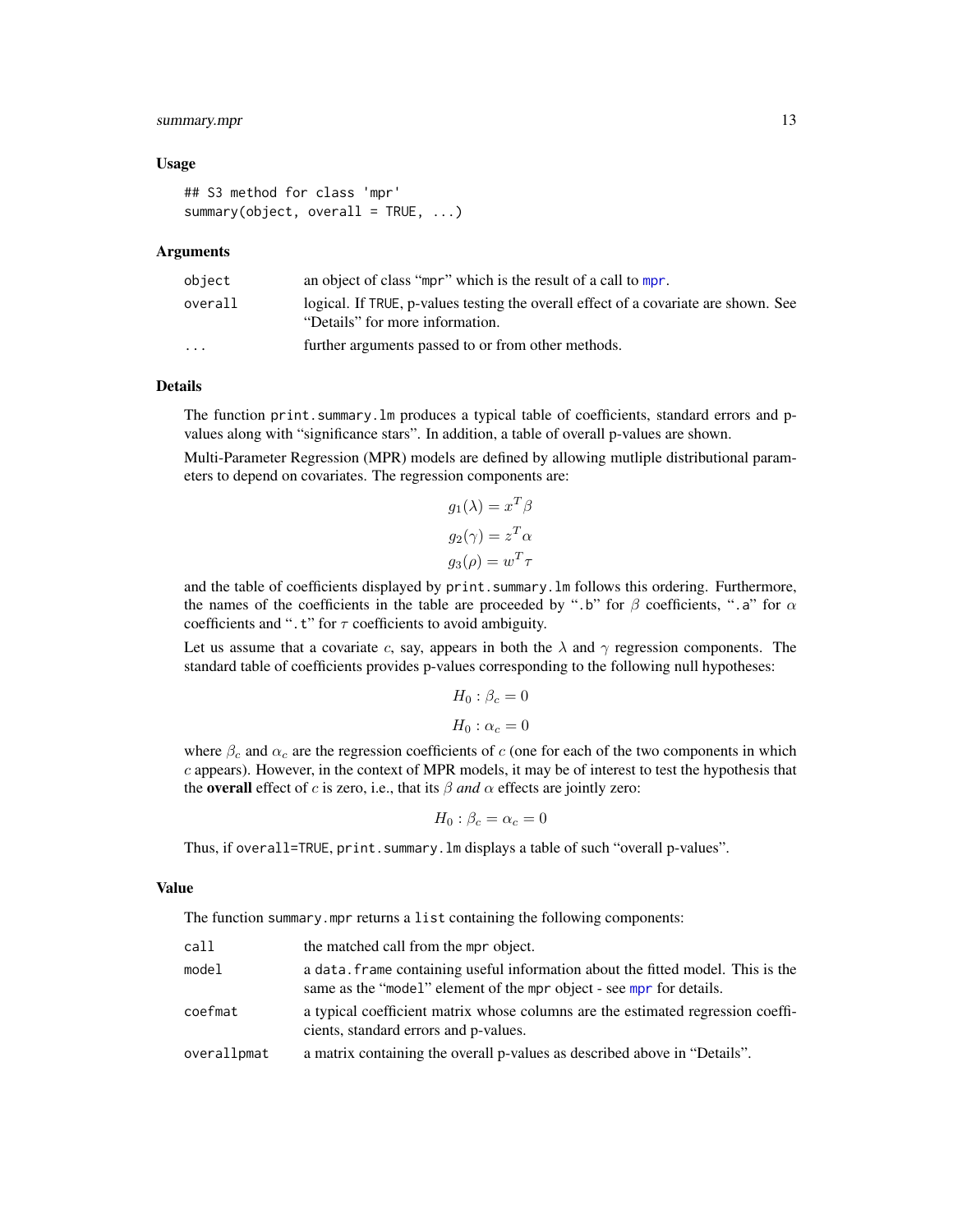# Author(s)

Kevin Burke.

#### See Also

[mpr](#page-5-1), [predict.mpr](#page-8-1).

# Examples

```
# Veterans' administration lung cancer data
veteran <- survival::veteran
head(veteran)
# Weibull MPR treatment model (family = "Weibull" by default)
mod1 <- mpr(Surv(time, status) ~ list(~ trt, ~ trt), data=veteran)
```
summary(mod1)

<span id="page-13-1"></span>update.mpr *Update and Re-fit a Multi-Parameter Regression (MPR) Model Call*

# Description

Updates the right-hand side of the formula and re-fits the mpr model.

# Usage

```
## S3 method for class 'mpr'
update(object, new, comp = 1:(object$ncomp), ...)
```
# Arguments

| object | an object of class "mpr" which is the result of a call to mpr.                                                                                                                                                                                                 |
|--------|----------------------------------------------------------------------------------------------------------------------------------------------------------------------------------------------------------------------------------------------------------------|
| new    | either a one-sided formula (in which case the comp argument is also required)<br>or a list of one-sided formula objects whose length is equal to the number<br>of regression components in the mpr object, e.g., the Weibull model has two<br>components.      |
| comp   | a numeric vector indicating the regression component(s) to be updated (only<br>needed when new is a one-sided formula) where "1" = $\lambda$ , "2" = $\gamma$ and "3" = $\rho$ .<br>For more information on the various components, see mpr and distributions. |
| .      | additional arguments to be passed to the updated mpr call.                                                                                                                                                                                                     |

<span id="page-13-0"></span>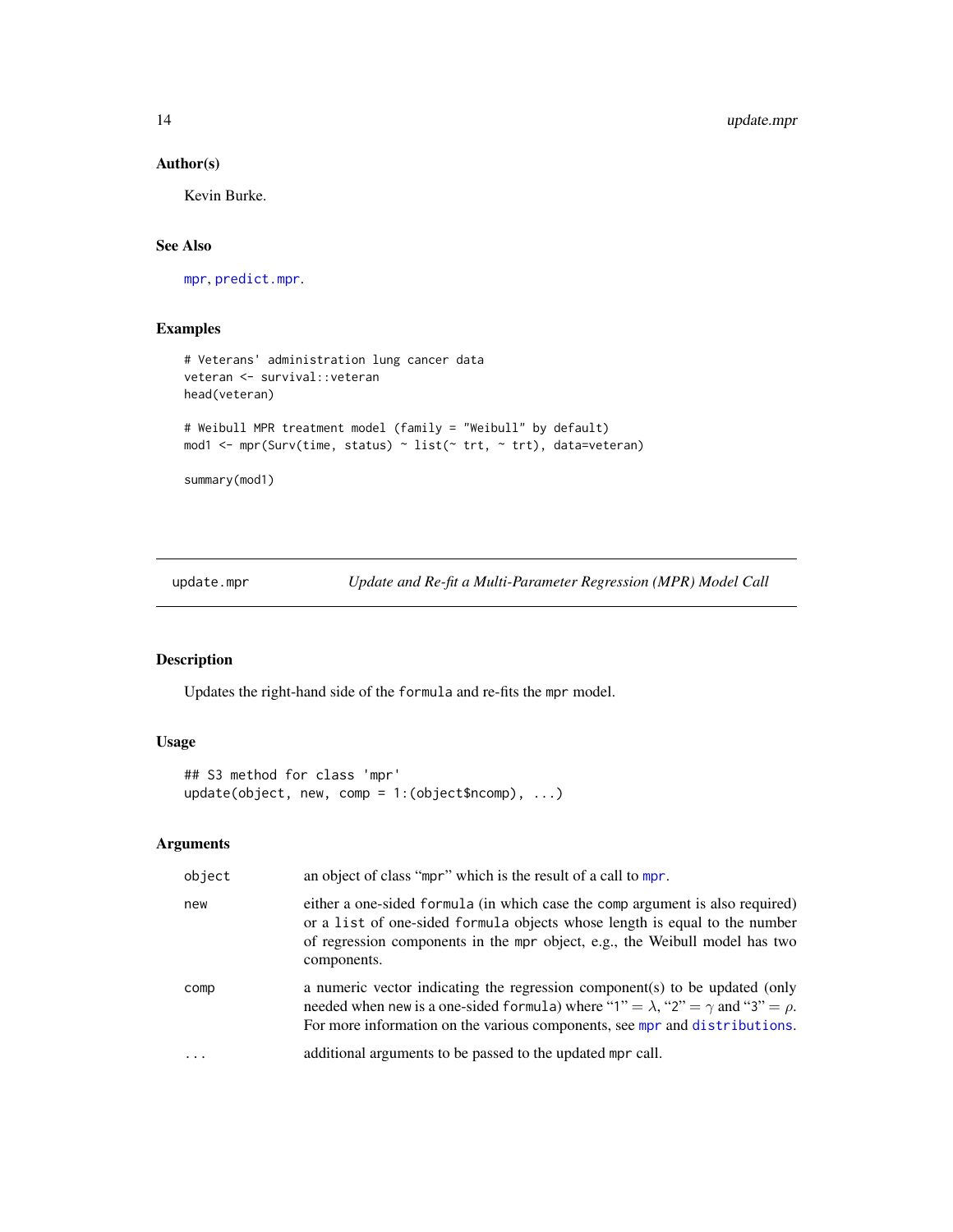### <span id="page-14-0"></span>update.mpr 15

# Details

There are two ways in whcih the update.mpr function can be used. The first specificies which component(s) will be updated (via the comp argument) along with the update to be applied via new which must then be a one-sided formula. The second approach specifies both the components in question and the updates to be applied through new which is a list of one-sided formula objects (in this case comp is ignored). See "Examples" below.

In the new formula (or list of formulae) . means "what is already there".

# Value

The fitted, updated mpr object.

#### Author(s)

Kevin Burke.

# See Also

[mpr](#page-5-1), [addterm](#page-1-1), [dropterm](#page-1-2), [stepmpr](#page-9-1).

```
# Veterans' administration lung cancer data
veteran <- survival::veteran
head(veteran)
# Weibull MPR treatment model
mod1 <- mpr(Surv(time, status) ~ list(~ trt, ~ trt), data=veteran,
            family="Weibull")
# remove trt from first component
update(mod1, ~ ~ ~ ~ ~ ~ ~ ~ trt, ~ comp=1)update(mod1, list(\sim . - trt, \sim .))# remove trt from both components
update(mod1, \sim . - trt, comp=1:2)
update(mod1, list(\sim . - trt, \sim . - trt))# add celltype to second component
update(mod1, \sim . + celltype, comp=2)
update(mod1, list(\sim . , \sim . + \text{celltype}))
# simultaneously remove trt from first component and add celltype to second
# component. This is only possible using the approach where "new" is a list.
update(mod1, list(\sim . - trt, \sim . + celltype))
# can also update other things, e.g. "family"
update(mod1, ~ ., family="Gompertz")
update(mod1, ~ . + celltype, family="Loglogistic")
mod2 <- update(mod1, ~ ., family="Burr") # change to Burr model
```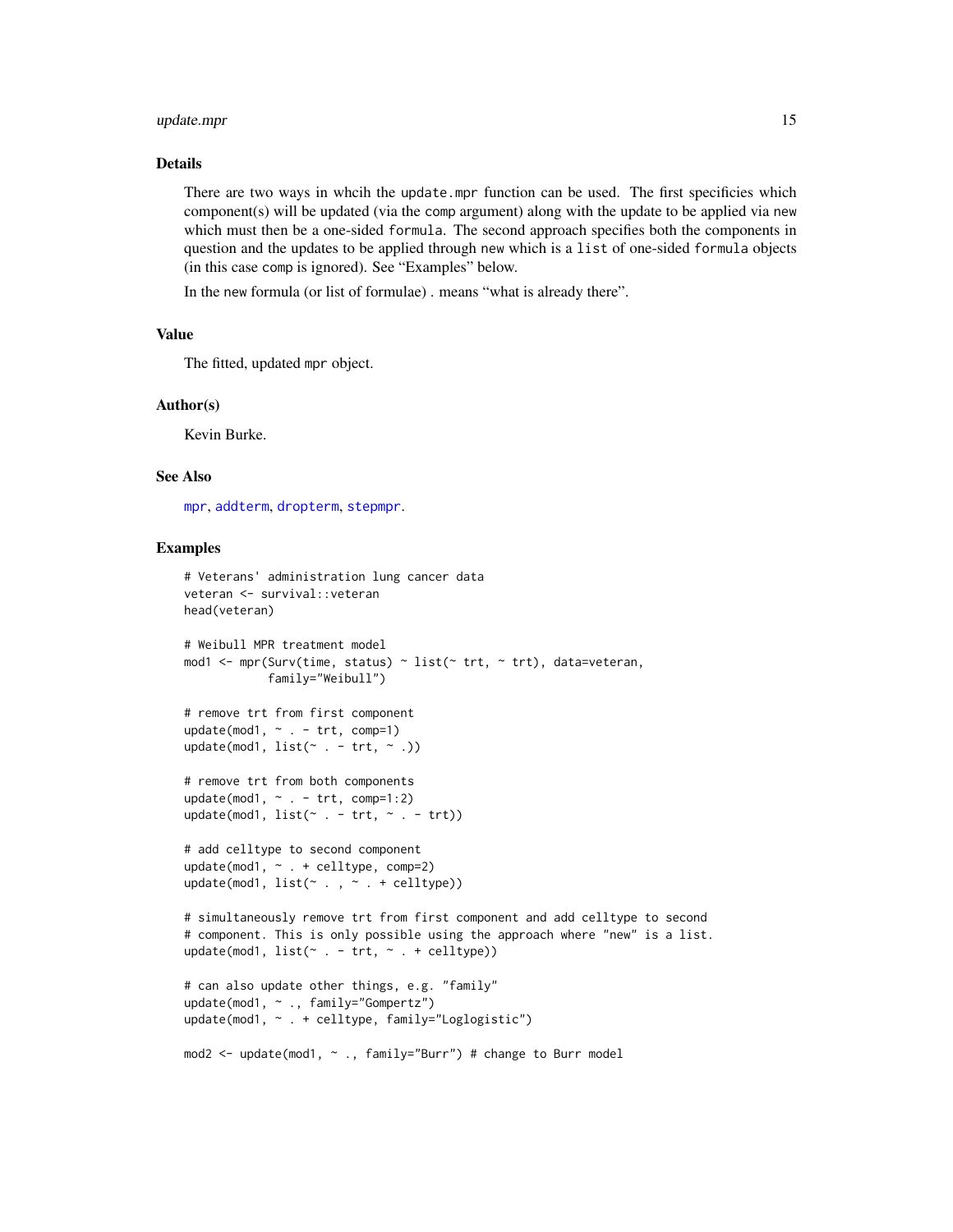mod2 update(mod2, ~ . + celltype, comp=2:3) # add celltype to components 2 and 3